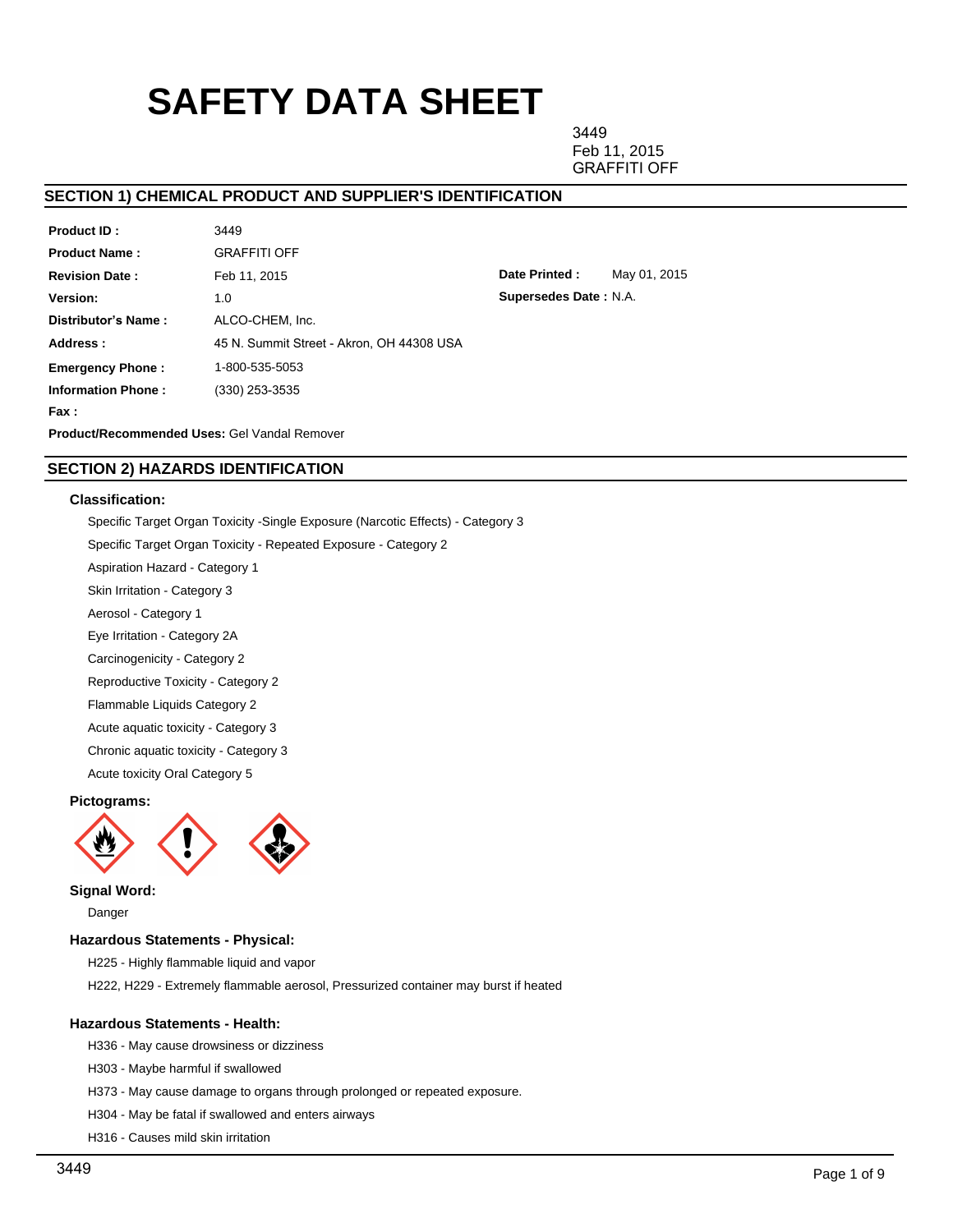H319 - Causes serious eye irritation

H351 - Suspected of causing cancer.

H361 - Suspected of damaging fertility or the unborn child.

#### **Hazardous Statements - Environmental:**

H402 - Harmful to aquatic life

H412 - Harmful to aquatic life with long lasting effects

#### **Precautionary Statements - General:**

P101 - If medical advice is needed, have product container or label at hand.

P102 - Keep out of reach of children.

P103 - Read label before use.

## **Precautionary Statements - Prevention:**

P210 - Keep away from heat, hot surfaces, sparks, open flames and other ignition sources. No smoking.

P273 - Avoid release to the environment.

P280 - Wear protective gloves/protective clothing/eye protection/face protection.

P211 - Do not spray on an open flame or other ignition source.

- P251 Do not pierce or burn, even after use.
- P261 Avoid breathing dust/fume/gas/mist/vapors/spray.
- P271 Use only outdoors or in a well-ventilated area.
- P264 Wash thoroughly after handling.

P201 - Obtain special instructions before use.

P202 - Do not handle until all safety precautions have been read and understood.

#### **Precautionary Statements - Response:**

P303 + P361 + P353 - IF ON SKIN (or hair): Take off immediately all contaminated clothing. Rinse skin with water or shower.

P370 + P378 - In case of fire: Use water fog, dry chemical or carbon dioxide to extinguish.

P304 + P340 - IF INHALED: Remove person to fresh air and keep comfortable for breathing.

P312 - Call a POISON CENTER or doctor/physician if you feel unwell.

P314 - Get Medical advice/attention if you feel unwell.

P301 + P310 - IF SWALLOWED: Immediately call a POISON CENTER or doctor/physician.

P331 - Do NOT induce vomiting.

P332 + P313 - If skin irritation occurs: Get medical advice/attention.

P305 + P351 + P338 - IF IN EYES: Rinse cautiously with water for several minutes. Remove contact lenses, if present and easy to do. Continue rinsing.

P337 + P313 - If eye irritation persists: Get medical advice/attention.

P308 + P313 - IF exposed or concerned: Get medical advice/attention.

## **Precautionary Statements - Storage:**

P235 - Keep cool.

P403 + P405 - Store in a well-ventilated place. Store locked up.

P410 - Protect from sunlight.

P412 - Do not expose to temperatures exceeding 50°C/122°F.

## **Precautionary Statements - Disposal:**

P501 - Dispose of contents and container in accordance with all local, regional, national and international regulations.

| <b>SECTION 3) COMPOSITION / INFORMATION ON INGREDIENTS</b> |                      |             |  |  |  |
|------------------------------------------------------------|----------------------|-------------|--|--|--|
| <b>CAS</b>                                                 | <b>Chemical Name</b> | % by Weight |  |  |  |
| 0000108-88-3                                               | TOI UFNE             | 17% - 30%   |  |  |  |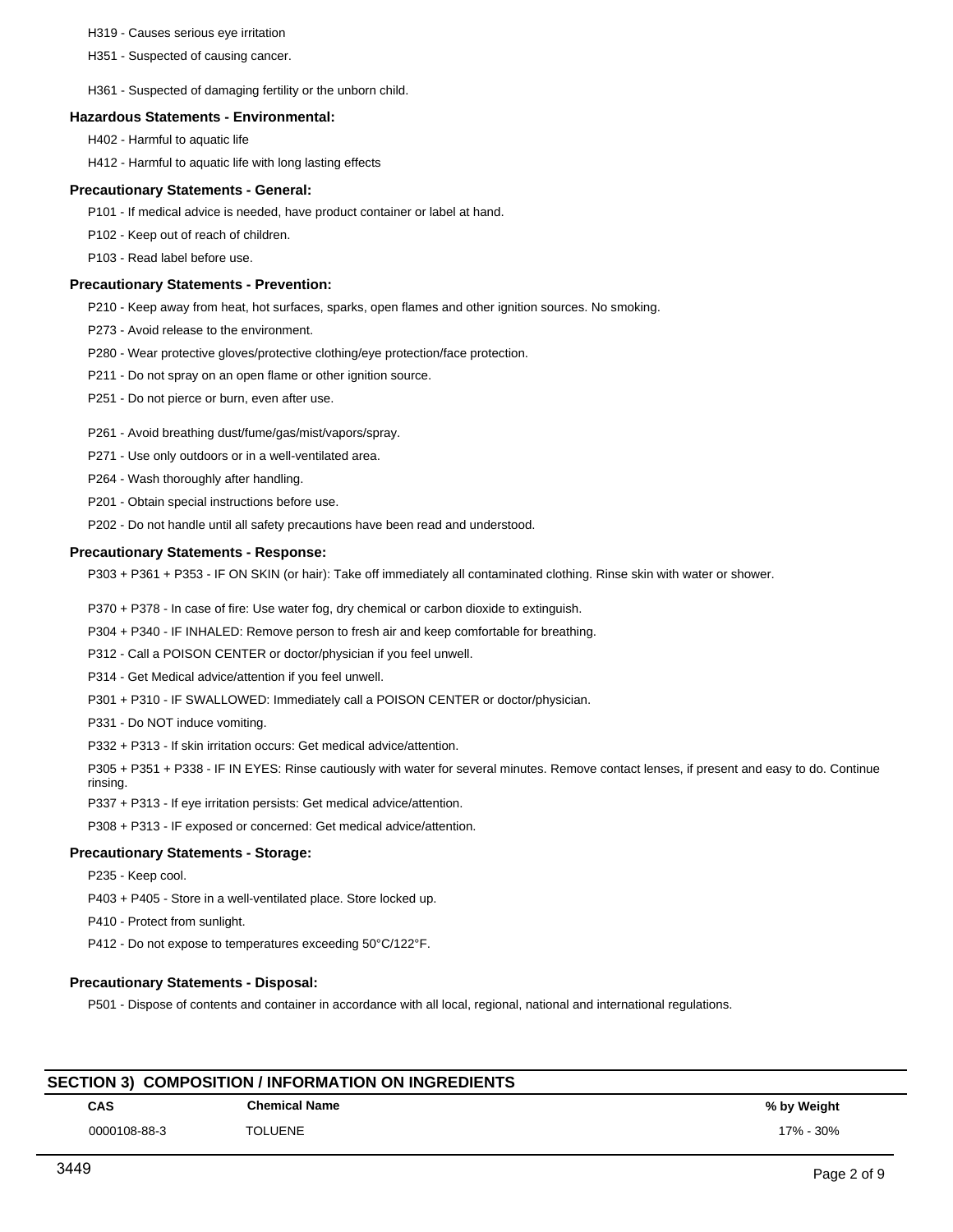| 0000067-64-1 | <b>ACETONE</b>         | 10% - 22%   |
|--------------|------------------------|-------------|
| 0000106-97-8 | <b>BUTANE</b>          | 4% - 9%     |
| 0000108-10-1 | METHYL ISOBUTYL KETONE | $2\% - 5\%$ |
| 0000074-98-6 | <b>PROPANE</b>         | 2% - 4%     |
| 0000075-28-5 | <b>ISOBUTANE</b>       | $2\% - 4\%$ |
| 0000064-17-5 | ETHYL ALCOHOL          | $1\% - 3\%$ |

## **SECTION 4) FIRST-AID MEASURES**

#### **Inhalation:**

Remove source of exposure or move person to fresh air and keep comfortable for breathing.

If exposed/feel unwell/concerned: Call a POISON CENTER/doctor.

Eliminate all ignition sources if safe to do so.

#### **Eye Contact:**

Remove source of exposure or move person to fresh air. Rinse eyes cautiously with lukewarm, gently flowing water for several minutes, while holding the eyelids open. Remove contact lenses, if present and easy to do. Continue rinsing for a duration of 15-20 minutes. Take care not to rinse contaminated water into the unaffected eye or onto the face. If eye irritation persists: Get medical advice/attention.

#### **Skin Contact:**

Take off immediately all contaminated clothing, shoes and leather goods (e.g. watchbands, belts). Gently blot or brush away excess product. Wash with plenty of lukewarm, gently flowing water for a duration of 15-20 minutes. Call a POISON CENTER/doctor if you feel unwell. Store contaminated clothing under water and wash before reuse or discard.

#### **Ingestion:**

Rinse mouth. Do NOT induce vomiting. Immediately call a POISON CENTER/doctor. If vomiting occurs naturally, lie on your side, in the recovery position.

Never give anything by mouth to an unconscious or convulsing victim. Keep person warm and quiet.

## **SECTION 5) FIRE-FIGHTING MEASURES**

#### **Suitable Extinguishing Media:**

Use water, fog, dry chemical, or carbon dioxide.

Carbon dioxide can displace oxygen. Use caution when applying carbon dioxide in confined spaces. Simultaneous use of foam and water on the same surface is to be avoided as water destroys the foam.

#### **Unsuitable Extinguishing Media:**

Water may be ineffective but can be used to cool containers exposed to heat or flame.

#### **Specific Hazards in Case of Fire:**

Contents under pressure. Keep away from ignition sources and open flames. Exposure of containers to extreme heat and flames can cause them to rupture often with violent force.

Aerosol cans may rupture when heated. Heated cans may burst.

In fire, will decompose to carbon dioxide, carbon monoxide

#### **Fire-Fighting Procedures:**

Isolate immediate hazard area and keep unauthorized personnel out. Stop spill/release if it can be done safely. Move undamaged containers from immediate hazard area if it can be done safely. Water spray may be useful in minimizing or dispersing vapors and to protect personnel.

Dispose of fire debris and contaminated extinguishing water in accordance with official regulations.

#### **Special Protective Actions:**

Wear protective pressure self-contained breathing apparatus (SCBA)and full turnout gear.

Care should always be exercised in dust/mist areas.

## **SECTION 6) ACCIDENTAL RELEASE MEASURES**

#### **Emergency Procedure:**

Flammable/combustible material.

ELIMINATE all ignition sources (no smoking, flares, sparks, or flames in immediate area). Stay upwind; keep out of low areas. Immediately turn off or isolate any source of ignition. Keep unnecessary people away; isolate hazard area and deny entry. Do not touch or walk through spilled material. Clean up immediately. Use absorbent sweeping compound to soak up material and put into suitable container for proper disposal.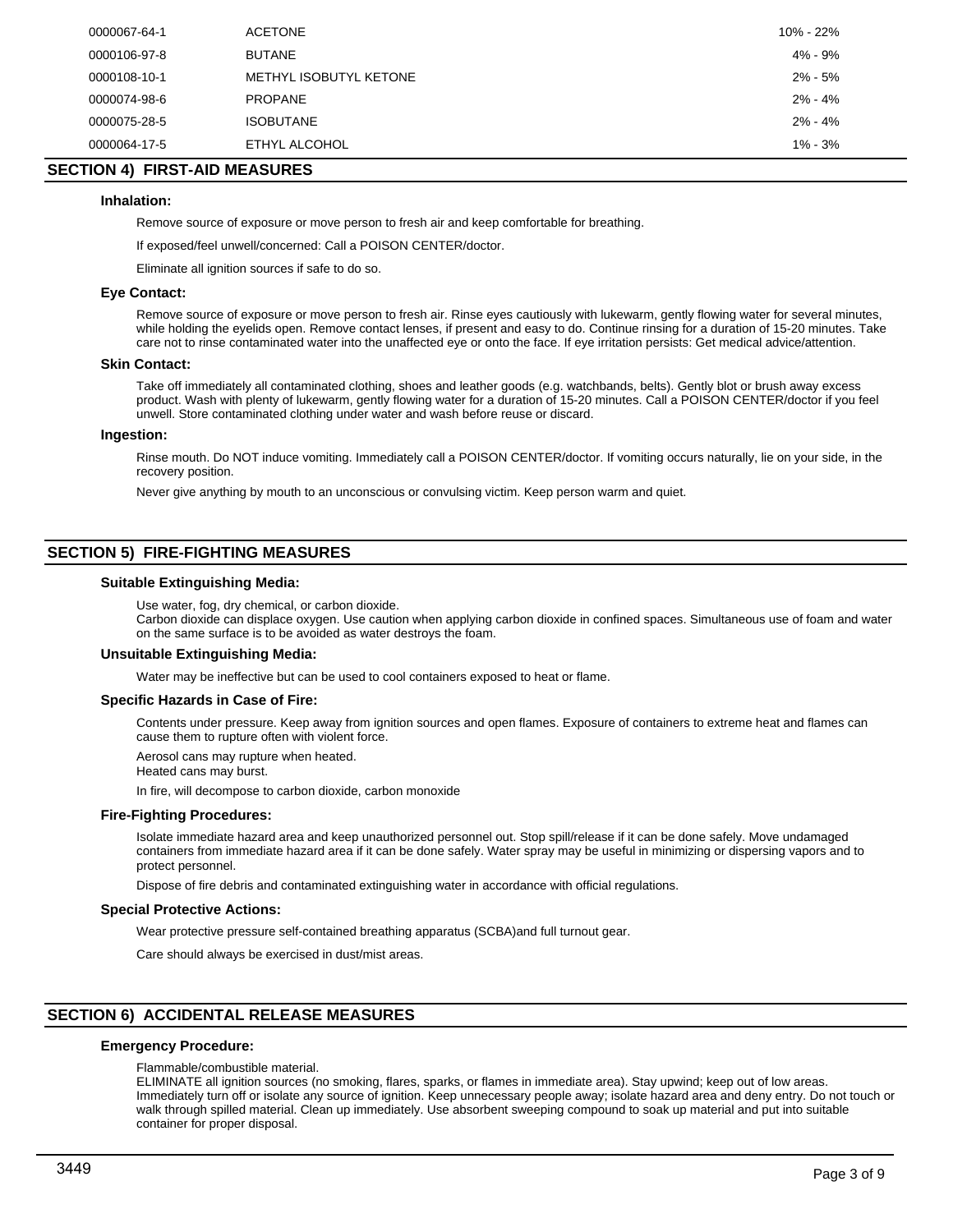## **Recommended Equipment:**

Positive pressure, full-face piece self-contained breathing apparatus(SCBA), or positive pressure supplied air respirator with escape SCBA (NIOSH approved).

#### **Personal Precautions:**

ELIMINATE all ignition sources (no smoking, flares, sparks, or flames in immediate area). Use explosion proof equipment. Avoid breathing vapor. Avoid contact with skin, eye or clothing. Do not touch damaged containers or spilled materials unless wearing appropriate protective clothing.

#### **Environmental Precautions:**

Stop spill/release if it can be done safely. Prevent spilled material from entering sewers, storm drains, other unauthorized drainage systems and natural waterways by using sand, earth, or other appropriate barriers.

## **SECTION 7) HANDLING AND STORAGE**

#### **General:**

For industrial and institutional use only. For use by trained personnel only. Keep away from children. Wash hands after use. Do not get in eyes, on skin or on clothing. Do not breathe vapors or mists. Use good personal hygiene practices. Eating, drinking and smoking in work areas is prohibited. Remove contaminated clothing and protective equipment before entering eating areas. Eyewash stations and showers should be available in areas where this material is used and stored.

#### **Ventilation Requirements:**

Use only with adequate ventilation to control air contaminants to their exposure limits. The use of local ventilation is recommended to control emissions near the source.

#### **Storage Room Requirements:**

Keep container(s) tightly closed and properly labeled. Store in cool, dry, well-ventilated areas away from heat, direct sunlight and incompatibilities. Store in approved containers and protect against physical damage. Keep containers securely sealed when not in use. Indoor storage should meet OSHA standards and appropriate fire codes. Containers that have been opened must be carefully resealed to prevent leakage. Empty container retain residue and may be dangerous.

Do not cut, drill, grind, weld, or perform similar operations on or near containers. Do not pressurize containers to empty them. Ground all structures, transfer containers and equipment to conform to the national electrical code. Use procedures that prevent static electrical sparks. Static electricity may accumulate and create a fire hazard.

Store at temperatures below 120°F.

## **SECTION 8) EXPOSURE CONTROLS, PERSONAL PROTECTION**

#### **Eye Protection:**

Chemical goggles, safety glasses with side shields or vented/splash proof goggles. Contact lenses may absorb irritants. Particles may adhere to lenses and cause corneal damage.

## **Skin Protection:**

Wear gloves, long sleeved shirt, long pants and other protective clothing as required to minimize skin contact.

Use of gloves approved to relevant standards made from the following materials may provide suitable chemical protection: PVC, neoprene or nitrile rubber gloves. Suitability and durability of a glove is dependent on usage, e.g. frequency and duration of contact, chemical resistance of glove material, glove thickness, dexterity. Always seek advice from glove suppliers. Contaminated gloves should be replaced. Chemical-resistant clothing is recommended to avoid prolonged contact. Avoid unnecessary skin contact.

#### **Respiratory Protection:**

If engineering controls do not maintain airborne concentrations to a level which is adequate to protect worker, a respiratory protection program that meets or is equivalent to OSHA 29 CFR 1910.134 and ANSI Z88.2 should be followed. Check with respiratory protective equipment suppliers. Where air-filtering respirators are suitable, select an appropriate combination of mask and filter. Select a filter suitable for combined particulate/organic gases and vapors.

When spraying more than one half can continuously or more than one can consecutively, use NIOSH approved respirator.

| Chemical Name  | OSHA<br><b>TWA</b><br>(ppm) | <b>OSHA</b><br><b>TWA</b><br>(mg/m3) | <b>OSHA</b><br><b>STEL</b><br>(ppm) | <b>OSHA</b><br>STEL<br>(mg/m3) | OSHA-<br>Tables-<br>Z1,2,3 | <b>OSHA</b><br>Carcinogen | OSHA<br>Skin<br>designation | <b>NIOSH</b><br><b>TWA</b><br>(ppm) | <b>NIOSH</b><br>TWA<br>(mg/m3) | <b>NIOSH</b><br>STEL<br>(ppm) | <b>NIOSH</b><br><b>STEL</b><br>(mg/m3) | <b>NIOSH</b><br>Carcinogen |
|----------------|-----------------------------|--------------------------------------|-------------------------------------|--------------------------------|----------------------------|---------------------------|-----------------------------|-------------------------------------|--------------------------------|-------------------------------|----------------------------------------|----------------------------|
| <b>ACETONE</b> | 1000                        | 2400                                 |                                     |                                |                            |                           |                             | 250                                 | 590                            |                               |                                        |                            |
| <b>BUTANE</b>  |                             |                                      |                                     |                                |                            |                           |                             | 800                                 | 1900                           |                               |                                        |                            |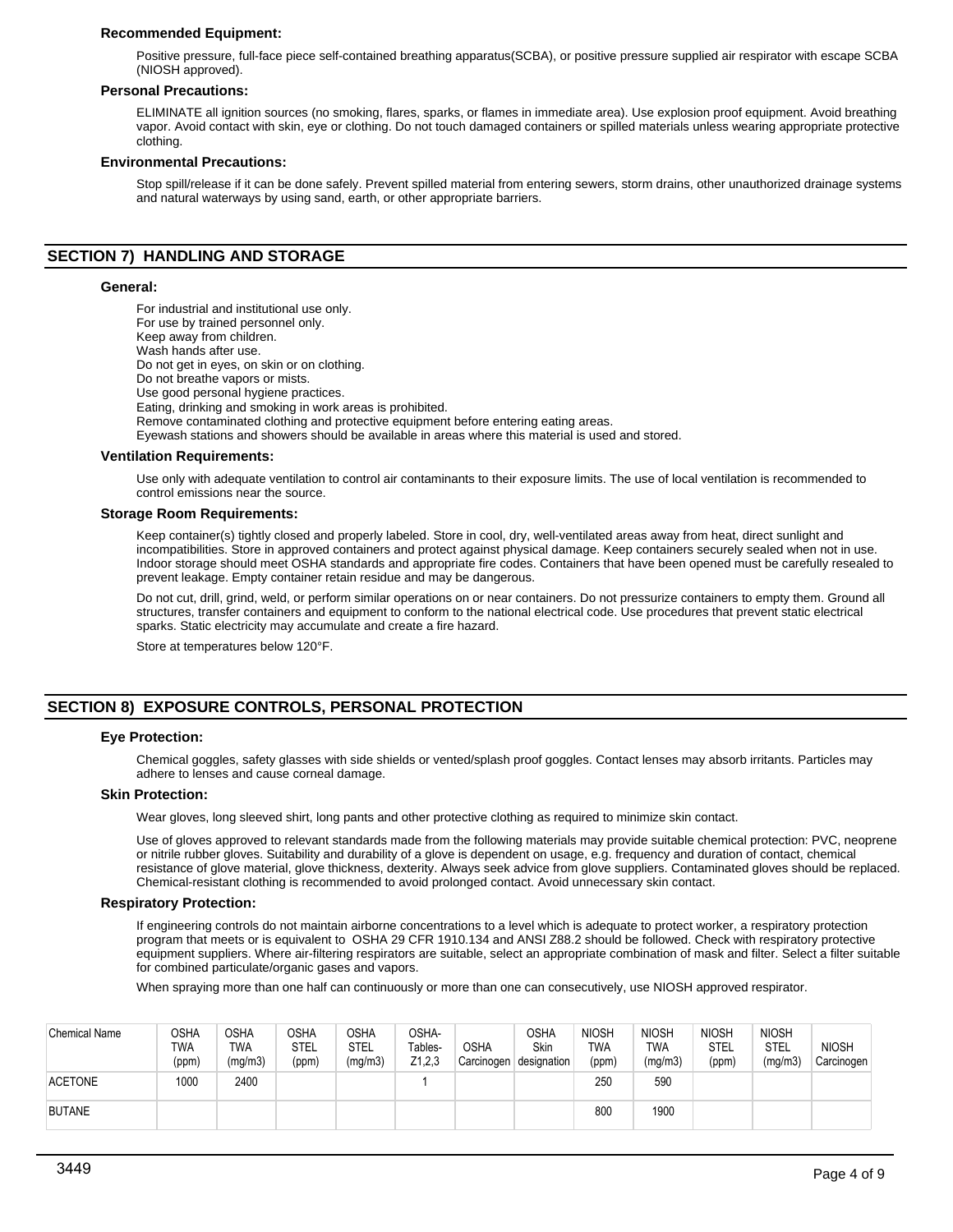| <b>ETHYL ALCOHOL</b>                    | 1000                       | 1900 |                              |     |  | 1000 | 1900 |     |     |  |
|-----------------------------------------|----------------------------|------|------------------------------|-----|--|------|------|-----|-----|--|
| <b>ISOBUTANE</b>                        |                            |      |                              |     |  | 800  | 1900 |     |     |  |
| <b>METHYL ISOBUTYL</b><br><b>KETONE</b> | 100                        | 410  |                              |     |  | 50   | 205  | 75  | 300 |  |
| <b>PROPANE</b>                          | 1000                       | 1800 |                              |     |  | 1000 | 1800 |     |     |  |
| <b>TOLUENE</b>                          | $200 (a)$ /<br>300 ceiling | 0.2  | 500ppm<br>/10 minutes<br>(a) | 1,2 |  | 100  | 375  | 150 | 560 |  |

| Chemical Name                           | <b>ACGIH</b><br><b>TWA</b><br>(ppm)                | <b>ACGIH</b><br><b>TWA</b><br>(mg/m3) | <b>ACGIH</b><br><b>STEL</b><br>(ppm) | <b>ACGIH</b><br><b>STEL</b><br>(mg/m3) |
|-----------------------------------------|----------------------------------------------------|---------------------------------------|--------------------------------------|----------------------------------------|
| <b>ACETONE</b>                          | 500                                                | 1188                                  | 750                                  | 1782                                   |
| <b>BUTANE</b>                           | 1000                                               |                                       |                                      |                                        |
| ETHYL ALCOHOL                           |                                                    |                                       | 1000                                 |                                        |
| <b>ISOBUTANE</b>                        | 1000                                               |                                       |                                      |                                        |
| <b>METHYL ISOBUTYL</b><br><b>KETONE</b> | 20                                                 |                                       | 75                                   | 307                                    |
| <b>PROPANE</b>                          | See<br>Appendix<br>F: Minimal<br>Oxygen<br>Content |                                       |                                      |                                        |
| <b>TOLUENE</b>                          | 20                                                 | 0.2                                   |                                      |                                        |

## **SECTION 9) PHYSICAL AND CHEMICAL PROPERTIES**

## **Physical and Chemical Properties**

| Density                      | 7.51092 lb/gal         |
|------------------------------|------------------------|
| Density VOC                  | 3.53000 lb/gal         |
| % VOC                        | 46.99823%              |
| <b>VOC Actual</b>            | 3.53000 lb/gal         |
| <b>VOC Actual</b>            | 423.00000 g/l          |
| <b>VOC Regulatory</b>        | 3.53000 lb/gal         |
| <b>VOC Regulatory</b>        | 423.00000 g/l          |
| Appearance                   | N.A.                   |
| Odor Threshold               | N.A.                   |
| <b>Odor Description</b>      | N.A.                   |
| pH                           | 10.75                  |
| <b>Water Solubility</b>      | Emulsion               |
| Flammability                 | Flashpoint below 73 °F |
| Flash Point Symbol           | N.A.                   |
| Flash Point                  | N.A.                   |
| Viscosity                    | N.A.                   |
| Lower Explosion Level        | 1                      |
| <b>Upper Explosion Level</b> | 12.8                   |
| <b>Melting Point</b>         | N.A.                   |
| Vapor Density                | Slower than ether      |
| <b>Freezing Point</b>        | N.A.                   |
| Low Boiling Point            | 0 °F                   |
| High Boiling Point           | 342 °F                 |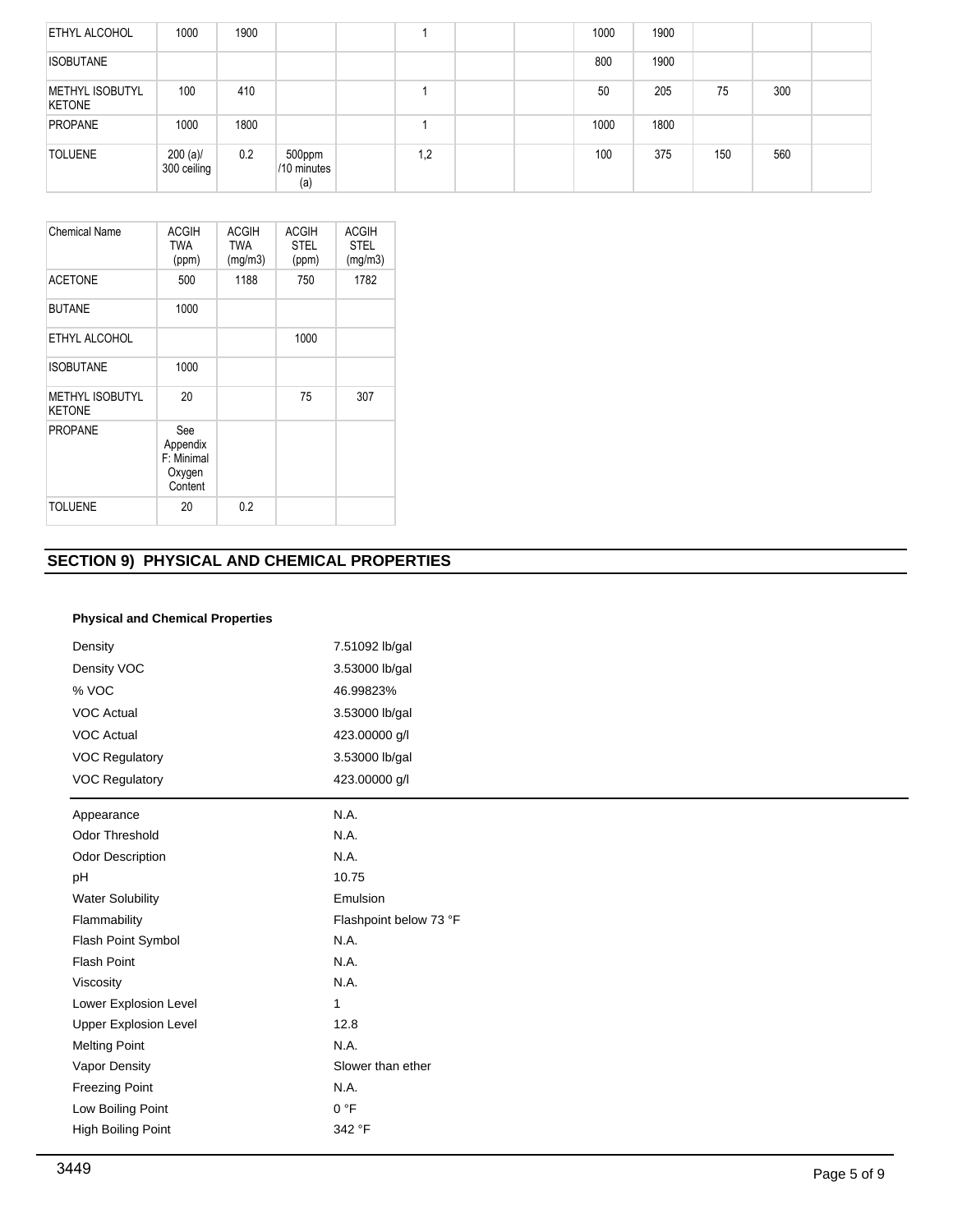## **SECTION 10) STABILITY AND REACTIVITY**

## **Stability:**

Stable.

## **Conditions to Avoid:**

High temperatures.

## **Incompatible Materials:**

None known.

## **Hazardous Reactions/Polymerization:**

Will not occur.

## **Hazardous Decomposition Products:**

In fire, will decompose to carbon dioxide, carbon monoxide.

## **SECTION 11) TOXICOLOGICAL INFORMATION**

## **Skin Corrosion/Irritation:**

Overexposure will cause defatting of skin.

Causes mild skin irritation

## **Serious Eye Damage/Irritation:**

Overexposure will cause redness and burning sensation.

Causes serious eye irritation

## **Carcinogenicity:**

Suspected of causing cancer.

## **Germ Cell Mutagenicity:**

No data available

## **Reproductive Toxicity:**

Suspected of damaging fertility or the unborn child.

## **Respiratory/Skin Sensitization:**

No data available

## **Specific Target Organ Toxicity - Single Exposure:**

May cause drowsiness or dizziness

## **Specific Target Organ Toxicity - Repeated Exposure:**

May cause damage to organs through prolonged or repeated exposure.

## **Aspiration Hazard:**

May be fatal if swallowed and enters airways

## **Acute Toxicity:**

Inhalation: effect of overexposure include irritation of respiratory tract, headache, dizziness, nausea, and loss of coordination. Extreme overexposure may result in unconsciousness and possibly death.

## 0000064-17-5 ETHYL ALCOHOL

LC50 (mouse): Approximately 21000 ppm (4-hour exposure); cited as 39 g/m3 (4-hour exposure) (1, unconfirmed)

LD50 (oral, rat): 7060 mg/kg (41); 10600 mg/kg (41); 13660 mg/kg (37) LD50 (oral, mouse): 3450 mg/kg (1, unconfirmed) LD50 (oral, guinea pig): 5560 mg/kg (37)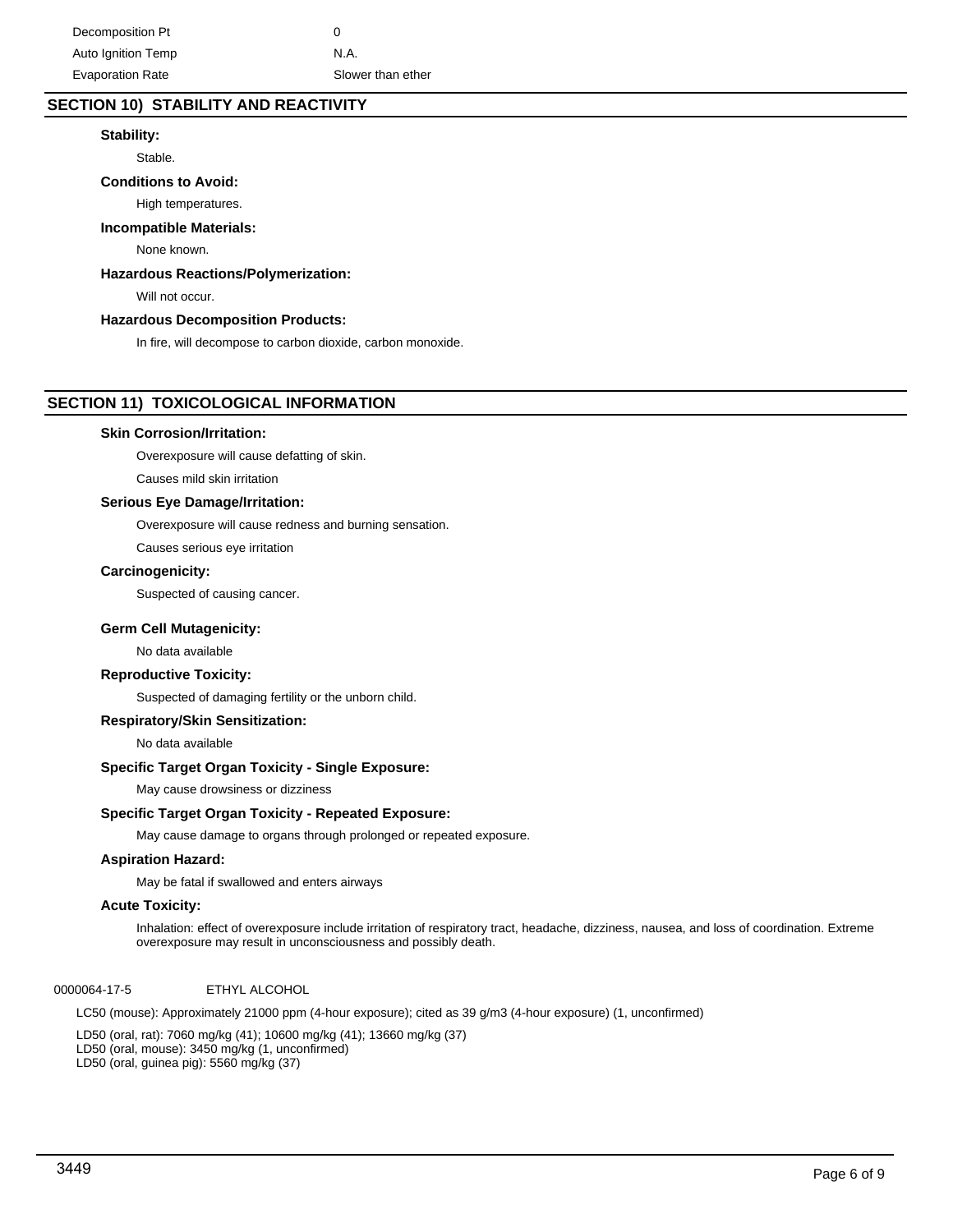## 0000108-88-3 TOLUENE

LC50 (rat): 8800 ppm (4-hour exposure) (2) LC50 (rat): 6000 ppm (6-hour exposure) (3) LD50 (oral, rat): 2600 to 7500 mg/kg (3,5,11,17) LD50 (oral, neonatal rat): less than 870 mg/kg (3) LD50 (dermal, rabbit): 12,225 mg/kg (reported as 14.1 ml/kg) (1)

## 0000108-10-1 METHYL ISOBUTYL KETONE

LC50 (rat): 2000 - 4000 ppm (4-hour exposure) (1)

LD50 (oral, rat): 2,080 mg/kg (1) LD50 (oral, male mouse): 1,200 mg/kg; cited as 1.5 mL/kg (3) LD50 (dermal, rabbit): greater than 3000 mg/kg (9)

0000067-64-1 ACETONE

LC50 (male rat): 30000 ppm (4-hour exposure); cited as 71000 mg/m3 (4-hour exposure) (29) LC50 (male mouse): 18600 ppm (4-hour exposure); cited as 44000 mg/m3 (4-hour exposure) (29)

LD50 (oral, female rat): 5800 mg/kg (24)

LD50 (oral, mature rat): 6700 mg/kg (cited as 8.5 mL/kg) (31)

LD50 (oral, newborn rat): 1750 mg/kg (cited as 2.2 mL/kg) (31)

LD50 (oral, mouse): 3000 mg/kg (32,unconfirmed)

LD50 (dermal, rabbit): Greater than 16000 mg/kg cited as 20 mL/kg) (30)

## 0000075-28-5 ISOBUTANE

LC50 (mouse, inhalation): 520,000 ppm (52%); 2-hour exposure.(4)

0000106-97-8 BUTANE

LC50 (mouse): 202000 ppm (481000 mg/m3) (4-hour exposure); cited as 680 mg/L (2-hour exposure) (9) LC50 (rat): 276000 ppm (658000 mg/m3) (4-hour exposure); cited as 658 mg/L (4- hour exposure) (9)

## Potential Health Effects - Miscellaneous

0000064-17-5 ETHYL ALCOHOL

The following medical conditions may be aggravated by exposure: liver disease. Tests in some laboratory animals indicate this compound may have embryotoxic activity. Tests in animals demonstrate reproductive toxicity. Ingestion may cause any of the following: stupor (central nervous system depression), gastrointestinal irritation. If absorbed through the skin, may be: harmful.

#### 0000067-64-1 ACETONE

The following medical conditions may be aggravated by exposure: lung disease, eye disorders, skin disorders. Overexposure may cause damage to any of the following organs/systems: blood, central nervous system, eyes, kidneys, liver, respiratory system, skin.

## 0000108-10-1 METHYL ISOBUTYL KETONE

The following medical conditions may be aggravated by exposure: asthma, respiratory disease, eye disorders, pulmonary conditions, skin disorders. Repeated or prolonged skin contact may cause any of the following: dryness, cracking of the skin, defatting. Inhalation may cause any of the following: dizziness, stupor (central nervous system depression), drowsiness, respiratory tract irritation.

#### 0000108-88-3 TOLUENE

Increased susceptibility to the effects of this material may be observed in people with preexisting disease of any of the following: central nervous system, kidneys, liver, respiratory system, skin. Can be absorbed through the skin in harmful amounts. Recurrent overexposure may result in liver and kidney injury. High airborne levels have produced irregular heart beats in animals and occasional palpitations in humans. Rats exposed to very high airborne levels have exhibited high frequency hearing deficits. The significance of this to man is unknown. WARNING: This chemical is known to the State of California to cause birth defects or other reproductive harm.

## Chronic Exposure

## 0000108-88-3 TOLUENE

TERATOGENIC EFFECTS:Toluene has been Classified as POSSIBLE for humans.

## **SECTION 12) ECOLOGICAL INFORMATION**

## **Toxicity:**

No data available.

Harmful to aquatic life

Harmful to aquatic life with long lasting effects

## **Persistence and Degradability:**

No data available.

## **Bio-Accumulative Potential:**

No data available.

## **Mobility in Soil:**

No data available.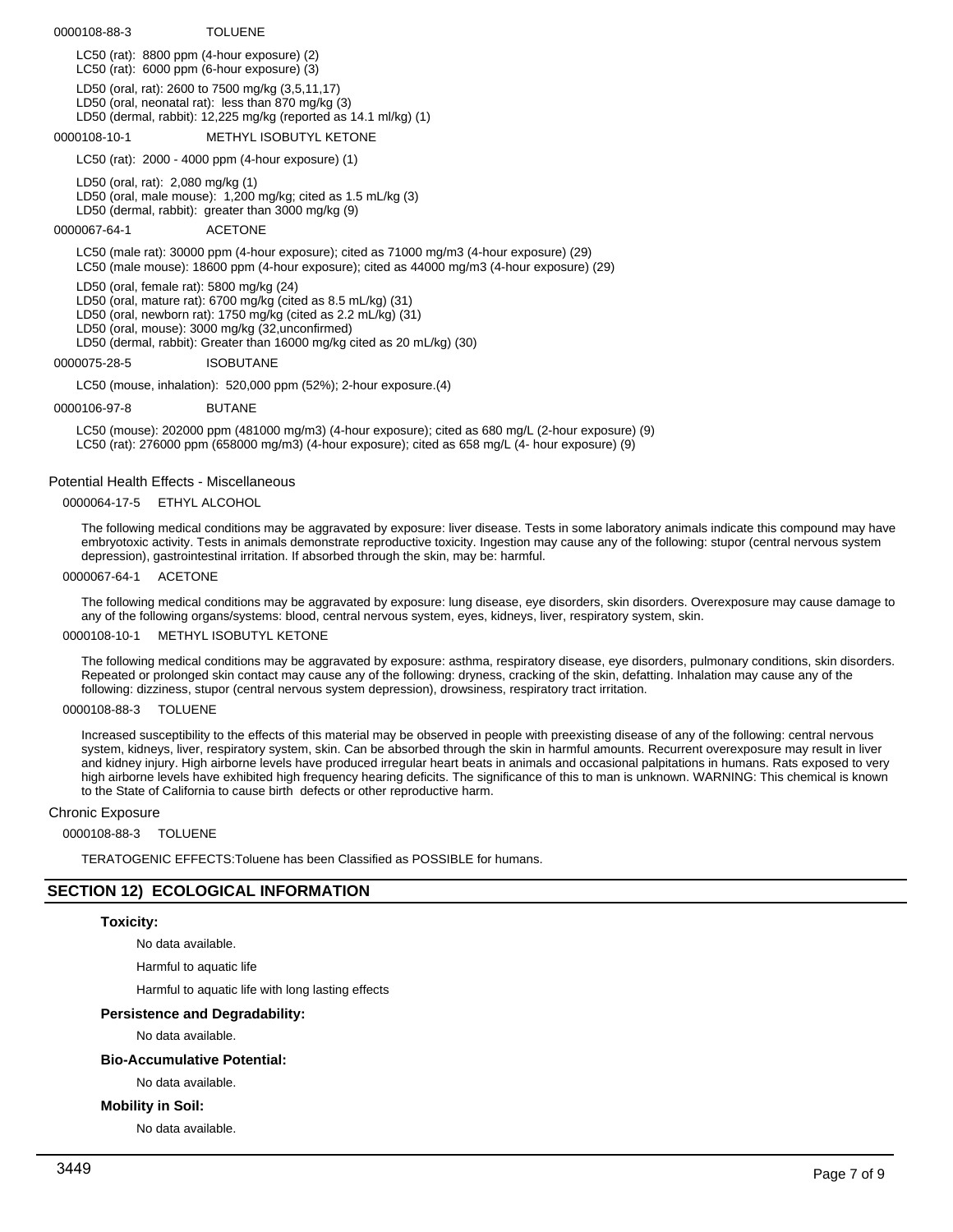## **Other Adverse Effects:**

No data available.

Bio-accumulative Potential

0000067-64-1 ACETONE

Does not bioaccumulate

Persistence and Degradability

0000067-64-1 ACETONE

91% readily biodegradable, Method: OECD Test Guideline 301B

## **SECTION 13) DISPOSAL CONSIDERATIONS**

## **Water Disposal:**

Under RCRA, it is the responsibility of the user of the product, to determine a the time of disposal whether the product meets RCRA criteria for hazardous waste. Waste management should be in full compliance with federal, state, and local laws.

Empty containers retain product residue which may exhibit hazards of material, therefore do not pressurize, cut, glaze, weld or use for any other purposes. Return drums to reclamation centers for proper cleaning and reuse.

## **SECTION 14) TRANSPORT INFORMATION**

## **U.S. DOT Information:**

Consumer Commodity, ORM-D

## **IMDG Information:**

Consumer Commodity, ORM-D

## **IATA Information:**

Consumer Commodity, ORM-D

## **SECTION 15) REGULATORY INFORMATION**

| CAS          | <b>Chemical Name</b>                    | % By Weight | <b>Requlation List</b>                                                                                                  |
|--------------|-----------------------------------------|-------------|-------------------------------------------------------------------------------------------------------------------------|
| 0000064-17-5 | ETHYL ALCOHOL                           |             | 1% - 3% SARA312, VOC, TSCA, ACGIH, OSHA                                                                                 |
| 0000067-64-1 | <b>ACETONE</b>                          |             | 10% - 22% CERCLA, SARA312, TSCA, RCRA, ACGIH, OSHA                                                                      |
| 0000074-98-6 | <b>PROPANE</b>                          |             | 2% - 4% SARA312, VOC, TSCA, ACGIH, OSHA                                                                                 |
| 0000075-28-5 | <b>ISOBUTANE</b>                        |             | 2% - 4% SARA312.VOC TSCA.ACGIH                                                                                          |
| 0000106-97-8 | <b>BUTANE</b>                           |             | 4% - 9% SARA312 VOC TSCA ACGIH                                                                                          |
| 0000108-10-1 | <b>METHYL ISOBUTYL</b><br><b>KETONE</b> |             | 2% - 5% CERCLA, HAPS, SARA312, SARA313, VOC, TSCA, RCRA, ACGIH, CA Prop65 - California Proposition<br>65.OSHA           |
| 0000108-88-3 | <b>TOLUENE</b>                          |             | 17% - 30% CERCLA.HAPS, SARA312, SARA313, VOC, TSCA, RCRA, OH_TOX, ACGIH, CA_Prop65 - California<br>Proposition 65, OSHA |

## **SECTION 16) OTHER INFORMATION**

#### **Glossary:**

\* There are points of differences between OSHA GHS and UN GHS. In 90% of the categories, they can be used interchangeably, but for the Skin Corrosion/Irritant Category and the Specific Target Organ Toxicity (Single and Repeated Exposure) Categories. In these cases, our system will say UN GHS.